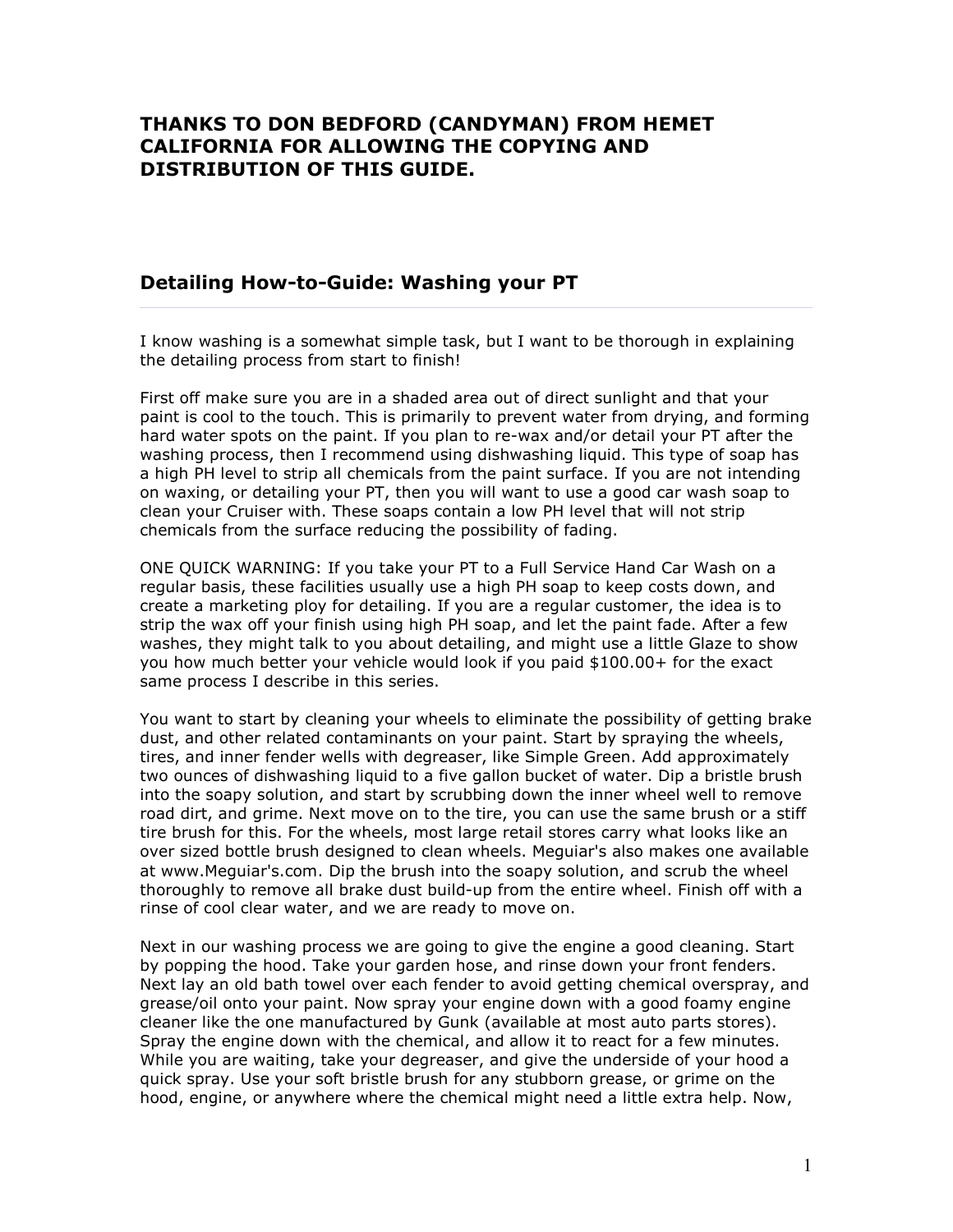hop in and start the engine before you rinse the engine down. This is an extra precaution to assure you get no water into any electronics that may affect the engine in any way. Rinse the underhood first, and then the engine. While the engine compartment is still wet, apply a light coat of water based dressing to the entire engine compartment. Next remove the towels from the fenders, and we are ready to move on.

Now its time to move on to your paint, start by re-filling your bucket with fresh soapy suds. Next begin by pre-rinsing your paint to remove any loose dirt from the surface that may scratch the surface. It is best to use a good wash mitt as opposed to a brush to minimize scratches. I break a vehicle up into five sections: Top, Rear, Left side, Right side, and Front. I wash each section starting with the top first. By starting at the top, the suds will run down the body minimizing trips to the bucket resulting in less work. Continue washing the entire vehicle before you rinse. This sounds a little strange, but it is by far better for soap to dry on your paint, than hard water spots. After you have washed, and rinsed the entire vehicle, take your hose nozzle off, and run the hose over the paint starting at the top, and working down. The water will sheet off of your paint, making it easier to dry.

Now we are ready to dry. Start off by popping your hood again, and opening your doors, and rear hatch. One trick I use to blow water out of your mirrors, and related hard to reach areas is to use a small can of compressed air used for cleaning your computer keyboard which can be purchased at most retail stores (Wal-mart). After the mirrors are blown out, I take a Microfiber Drying Towel, and start by quickly wiping down the paint. On the first pass, I am just going over the bulk of the water quickly to avoid spotting. I then follow up with a second pass for all the final detail work, including the door jambs, rear hatch, and engine compartment, finishing up with the wheels.

There are many products available for drying and the choice simply comes down to personal preference. I use a Microfiber Drying Towel as it is ultra soft, and absorbs three times more than a chamois. You use a California Water Blade (a double edged squeegee) to lightly pull the water off your paint which will help reduce time by half. If you use a synthetic chamois, you want to use the rough side, and again work in one direction.

ONE LAST NOTE: If you have a water softener, then it is not necessary to dry your vehicle. Soft Water is referred to in the detailing industry as Spot Free Rinse, and will not leave water spots. The only exception is at coin operated car washes, as they often do not maintain their soft water filters, and can leave spots on occasion.

Now your PT is clean with all wax, and residue removed from the paint surface. In our next step, we will discuss how to check your paint for Parasitic Contaminants, and how to use a Clay Bar to remove them safely, and easily, without any harm to your paint surface.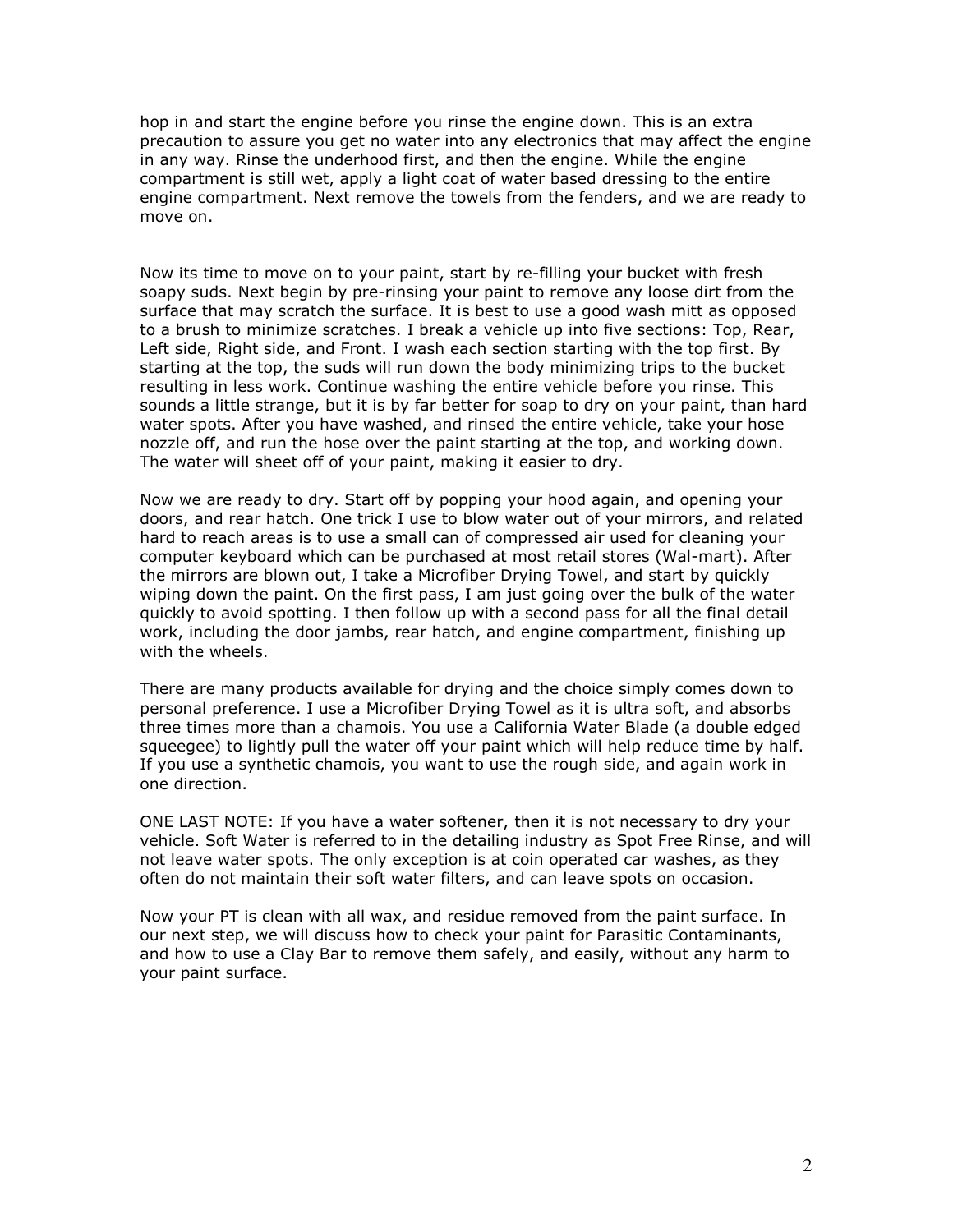Before we begin, lets get a little insight on what a Clay Bar is, and how it works!

Clay bars are designed to remove most types of paint contamination which can usually be broken down into three catagories.

1. Rail dust: Produced by friction of train wheels as they make contact with the track. 70% of all vehicles delivered throughout the United States are delivered by rail making this a big problem for paint contamination.

2. Brake dust: Produced by friction of brake pads against the rotor dispensing microscopic metal shavings that collect on the paint surface.

3. Industrial fallout: AKA pollution. Bio-chemicals that disburse airborne particles that love to eat your paint.

These contaminates will cause the paint to feel rough to the touch, and cannot be removed by waxing, polishing, or buffing your paint. Unlike compounds, clay bars do not etch, or remove paint, and can be used as often as you like. The cost is approximately \$25-\$30 with a life expectancy of 5 to 6 uses before discarding. For those of you unsure of how to use this product, here's the basic idea.

Before you Clay your PT, it is a good idea to check your paint to see if you have surface contaminants. These contaminants range from rail dust that was left on the surface, to brake dust particles expelled from other cars on a busy freeway. Here is an example of just a few contaminants that can be found on most paint surfaces.

To check for contaminants, simply place your hand in a plastic sandwich bag, and run your fingers across the paint surface. If it feels smooth like glass, then you do not have contaminants, however if it feels rough to the touch, then you should remove the contaminants before proceeding. The best way to remove these contaminants is with a Clay Bar. The process is simple, and unlike buffing, Claying will not damage the surface, and can be performed as many times as desired without fear of damaging your paint.

As always recommended it is a good idea to work on paint that is out of direct sunlight, and cool to the touch. Like wax, work in a small area of about two to three square feet at a time. Mist the section with a good lubricant (as an example, if you use Meguiar's quick detailer, or Final Inspection which are available at most retail stores works fine) and simply glide the clay bar across the paint till it is smooth and the clay bar glides freely. Wipe any excess with a clean microfiber towel, and continue till you've completed your ride. Even though clay does not cut the paint, it can remove some chemicals used in less expensive wax, so it is a good idea to follow up with a fresh coat of wax when you're done.

### QUICK TIP

Just like paint, your glass can also contain these same contaminants, and may be mistaken for tiny pits in the glass, but are actually on the surface. These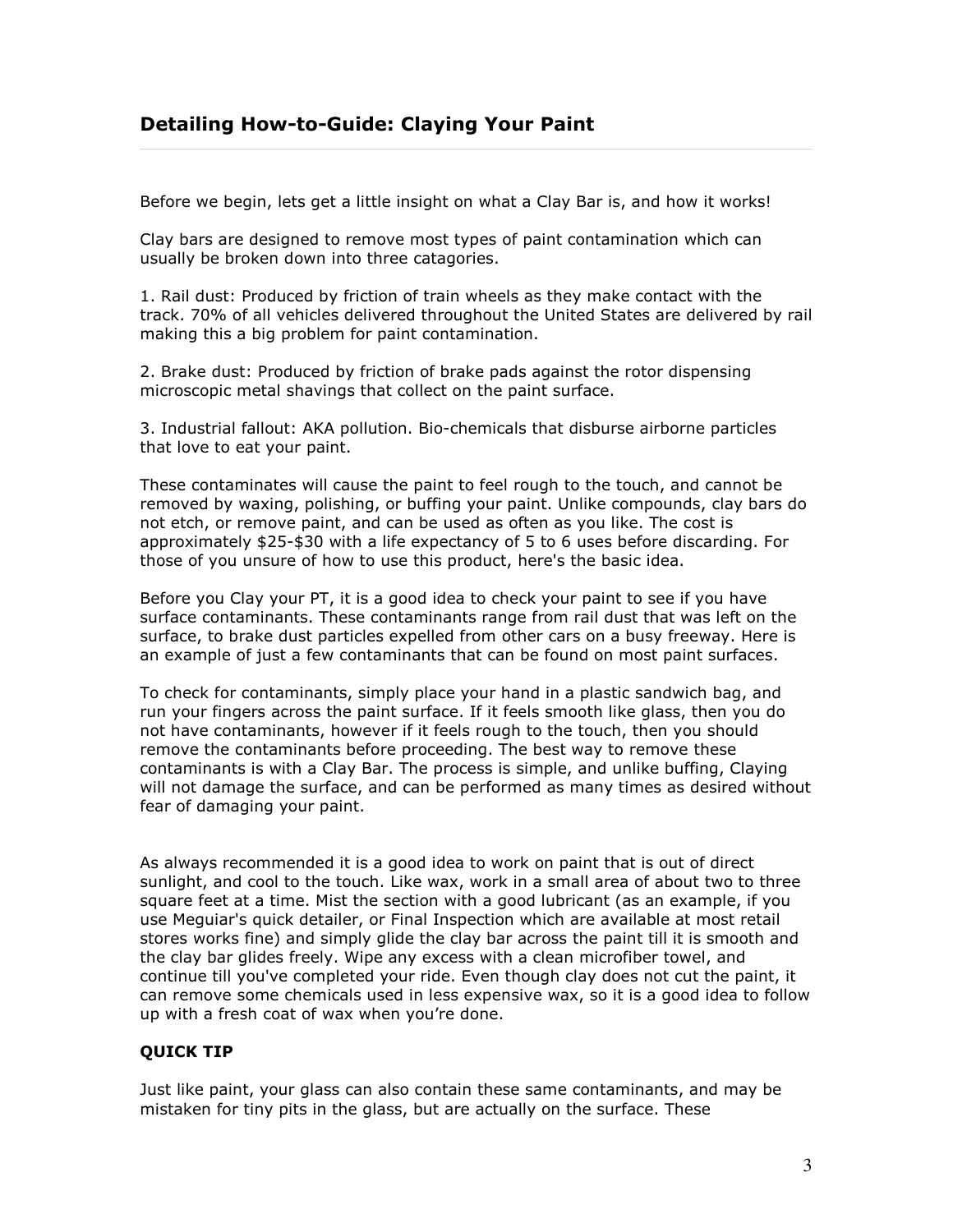contaminants can also be removed with the Clay Bar process, to restore clarity, and improve the overall look of your PT.

# Guide to Detailing: Buffing Your Paint

We are now ready to talk about buffing. To give you a better understanding on what buffing does for your paint, lets say you had a piece of wood that had a gash in it. You could use wood filler to fill in the void, or you could sand the surrounding area down to where the imperfection is completely smooth. Automotive paint can be looked at in much the same way. If you have some light scratching, you can hide it with Glaze, or for deeper imperfections, you may need to buff it out with compound which is a liquid based product that contains micro-abrasives designed to etch the surrounding area removing a slight amount of paint until the paint is level, and completely smooth again.

A QUICK NOTE: Most modern vehicles have Base coat/Clear coat paint. The process involves using a thin coat of acrylic enamel for a base color, and then applying a coat of clear Acrylic Urethane over it. Most compounds on the market today are clear coat safe, but their are a number of compounds still around that are intended for use on single stage non-clear coat paint. Here is a simple way to determine if your vehicle has a clear coat, or not. Take a white terry cloth, or microfiber towel. Apply a small amount of wax, and rub it on a small section of your paint. If color appears on your towel, then you do not have a clear coat. If no color appears, then you do, and should only use clear coat safe products to avoid damage to your paint.

Now that we have a basic understanding on what buffing does for your paint, lets take a quick look at compound (AKA Cutting Material) which is the chemical used in the buffing process. Their are three basic types of compounds on the market today. They range from light duty, to medium duty, to heavy duty.

LIGHT DUTY COMPOUND: Is used to remove light oxidation, minor swirl marks, and light surface scratches. This is the least abrasive compound available, and will cause the least harm to your paint. It is always recommended that you try this compound first, and work your way up to a more aggressive chemical if needed.

MEDIUM DUTY COMPOUND: Is used for moderate oxidation, medium scratches, swirl marks, and light paint defects ranging from paint overspray, to bird droppings, etc. This is a more aggressive compound, and will etch the paint more than light duty compound. Use this chemical with more care, as you are removing more surface from your paint.

HEAVY DUTY COMPOUND: Is used for removing heavy oxidation, color sanding scratches, heavy scratches, paint overspray, and paint defects. The is the most aggressive compound, and should only be used as a last resort. This chemical will remove the most surface of your paint of the three types of compounds available, and extra care should be taken when using this material.

The best way to buff your paint requires the use of a high speed rotary type buffer. These machines use a high speed rotation as opposed to an oscillating orbital buffer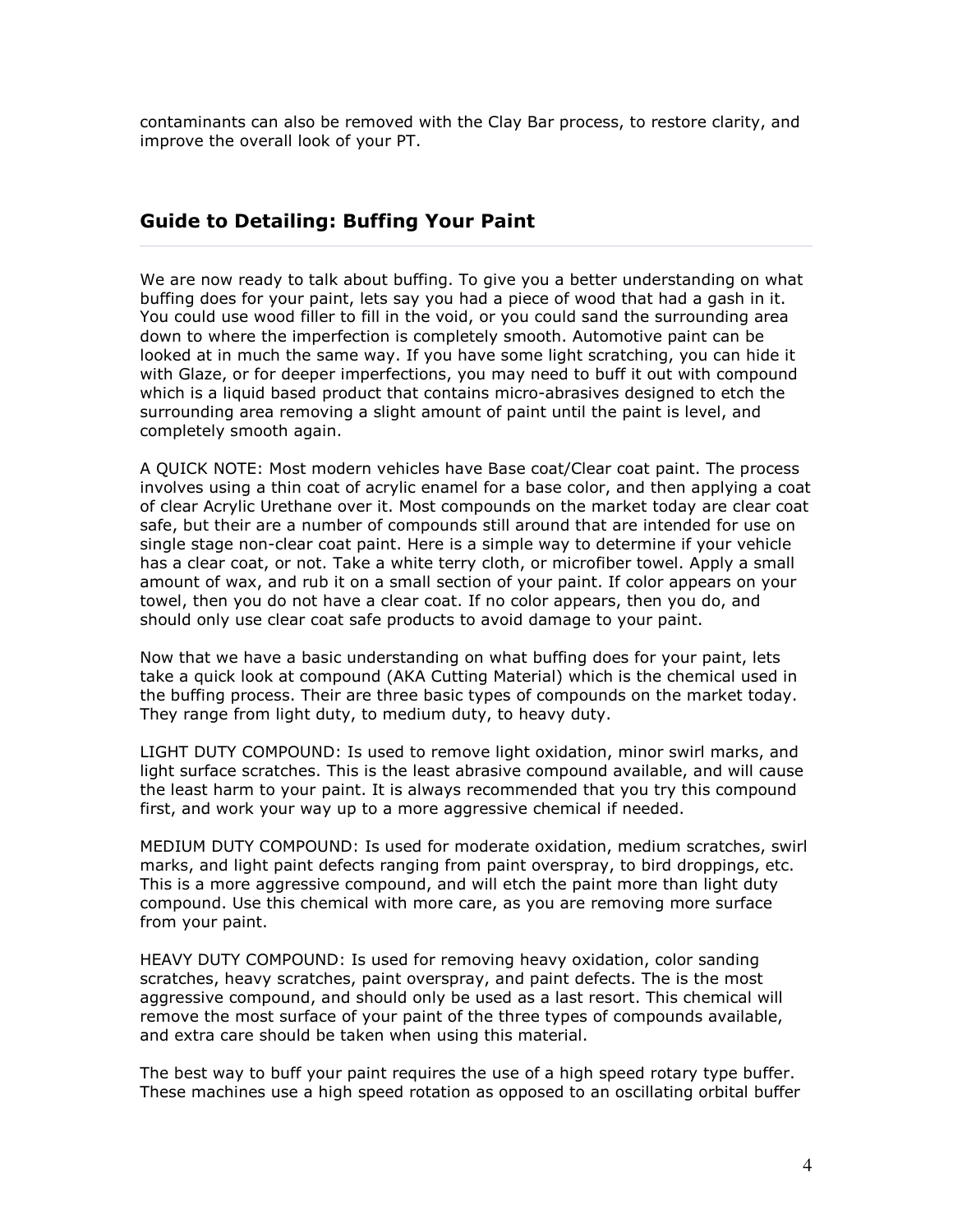(AKA Dual Action Buffer), and are capable of removing swirls, light scratches, and most paint contaminates more effectively than by hand, however they remove these defects by etching, or removing paint. So every time you buff your PT you are removing paint, and making your surface thinner, so this process should be limited to a full buff once, or twice a year as opposed to routine maintenance. This can be a little intimidating since high speed buffing can burn paint if not done right, however if you follow the steps I give you, you should never have a problem of any kind. These methods, and recommendations are safe for both clearcoat, and non-clearcoat paint finishes.

If you are not very well versed in high speed buffing, I strongly recommend using a rotary buffer with a speed setting of 1000 to 1200 RPM. This is enough speed to do a good job without the risk of burning, or causing damage to your paint. If you do not have a buffer, and are interested in purchasing one, I recommend the Makita 9227 with a cost of approximately \$199.00, or the DeWalt 849 with a cost of approximately \$225.00. Note: Most liquid compounds are only effective when using a high speed rotary buffer due to surface friction, and heat.

For buffing, I recommend a wool cutting pad. Foam pads are also available for cutting paint, but I prefer wool pads as more of a traditional method, which to me produces better results. Both are available at most Automotive Paint Supply Stores. Be sure to ask for advice, on both types. A couple more items recommended are a rubber backing plate, and a tool called a Spur, used to clean wool pads.

For Chemical in this segment, I am using Meguiar's #2 Fine Cut Compound. This is a good mildly abrasive compound that is inexpensive (\$10.00), and produces good results. Note: When buffing always use the least abrasive chemical possible, and work your way up until you achieve the desired results. I also recommend always testing a small less visible section of your paint before you buff (Example. the lower valance under your rear bumper by your exhaust pipe).

Now, let's break down your PT into the five sections I mentioned in part 2 of this segment. If you have experience using a high speed buffer, then start on the roof. If you have never used a high speed buffer, then I recommend you start on the hood.

Start by applying a ring of chemical around the buffing wheel. Before you start buffing, slide the chemical across the panel to minimize splatter. Now grip the buffer firmly in your hands. The buffer will feel a little squirrely on the paint. To minimize this, hold the buffing wheel at a slight angle as opposed to laying the pad flat on the surface. Now you are ready to buff.

On flat surfaces such as the hood, and top, I recommend either using a cross hatching pattern (first side to side, then front to back), or a figure eight pattern. Continue buffing until most of the compound is gone, and a good finish is either visible, or the surface feels smooth as glass. Please note, if your paint appears hazy, it is normal, and will be cleared up in the next step. Be sure to wipe off any remaining residue with a clean microfiber towel, folded into quarters, and misted with either Meguiar's Final Inspection, or Meguiar's Quick Detailer.

Always work in small sections, and monitor your progress. Continue till the entire vehicle is completed.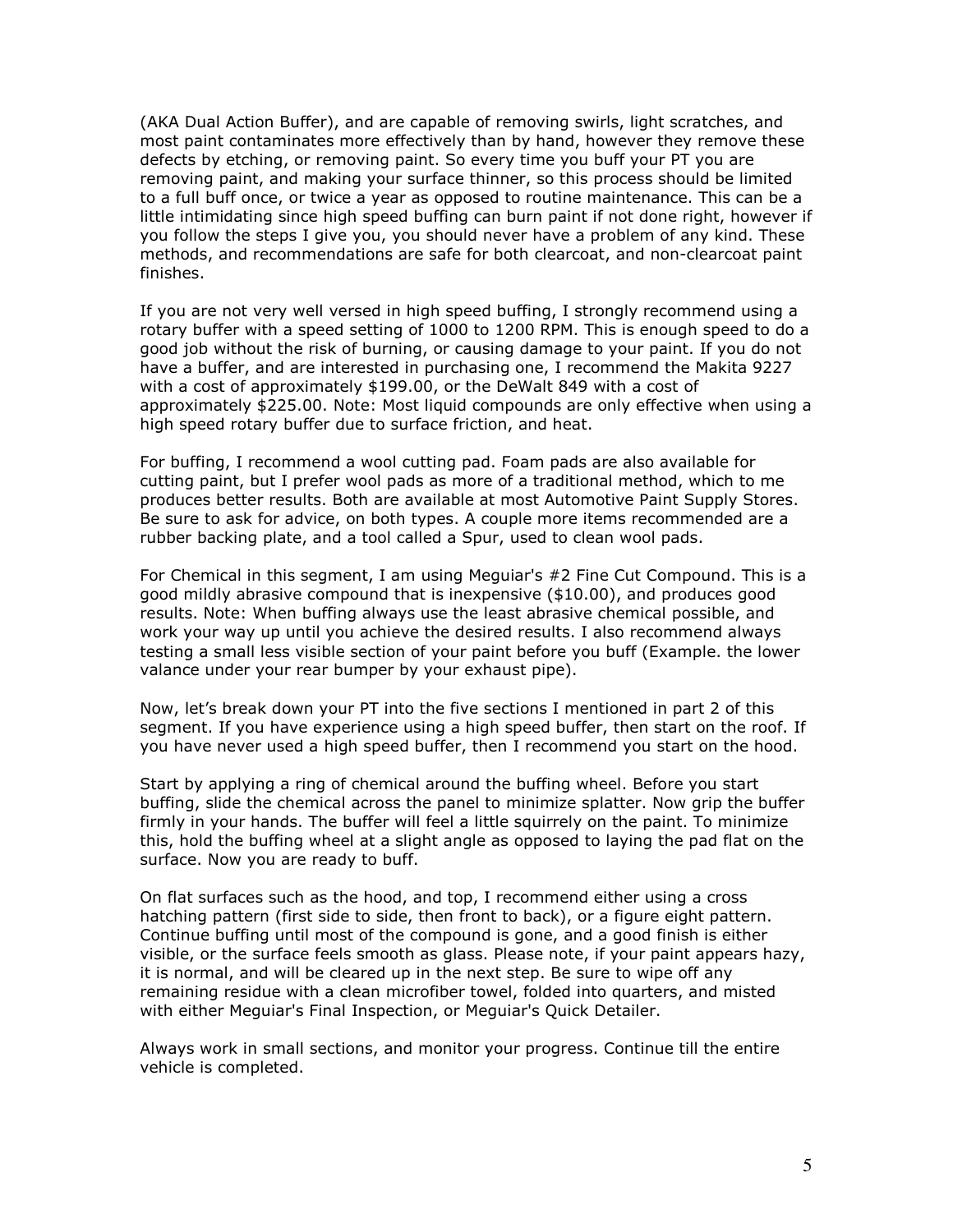# Detailing Your Paint: Polishing

Many detailers' overlook polishing due to the extra time involved, but if you want to perform a true detail I usually recommend this step. Polish is similar to compound, but contains a much more refined form of micro-abrasive that will help better reduce the Micro scratching left by compounding which will result in more gloss.

Though you can perform this task by hand, for best results I recommend using a rotary buffer. If you use a rotary buffer, I recommend using a foam polishing pad. These foam pads are available at Automotive Paint Supply Stores, and are specifically engineered to maximize the gloss on your PT.

For this segment, I will be using Meguiar's #9 Swirl Remover. This is a good polish that is inexpensive (\$10.00), is available at most PEP BOYS, NAPA, and is simple to use.

For this segment, I am using a Dewalt 849 and a white cool foam polishing pad. As an extra step, I spray a light mist of Meguiar's Final Detailer directly to the pad to help lubricate during the polishing process.

Start by applying a ring of swirl remover to the foam pad. Begin at the top of the vehicle, and work your way down. Like the compound segment, spread the chemical across the panel you are working on, to minimize splatter. Use either the cross hatch pattern, or the figure eight pattern discussed in part 3 of this segment. Proceed over each panel until the exterior is polished, and good gloss is achieved. Be sure to wipe off any left over residue with a clean microfiber towel folded into four and misted with Meguiar's Final Inspection, or Meguiar's Quick Detailer.

# Detailing Your Paint: Glazing

In this segment, we are going to talk about Glazing. Many people think of Glazing as being the same thing as Polishing, but this is simply not the case! As Polishing is a lighter, more non-destructive form of Compounding, Glazing provides much needed Oils, and Nutrients which your paint needs to maintain its true rich, vibrant Colors, and bring out that Showroom Shine! Glaze also contains resins and fillers which improve light refraction by rounding off the edges of Swirl Marks. The less Swirl Marks, and imperfections visible, the more gloss and depth your paint will have, and the more gloss you have, the more your ride will pop at a show!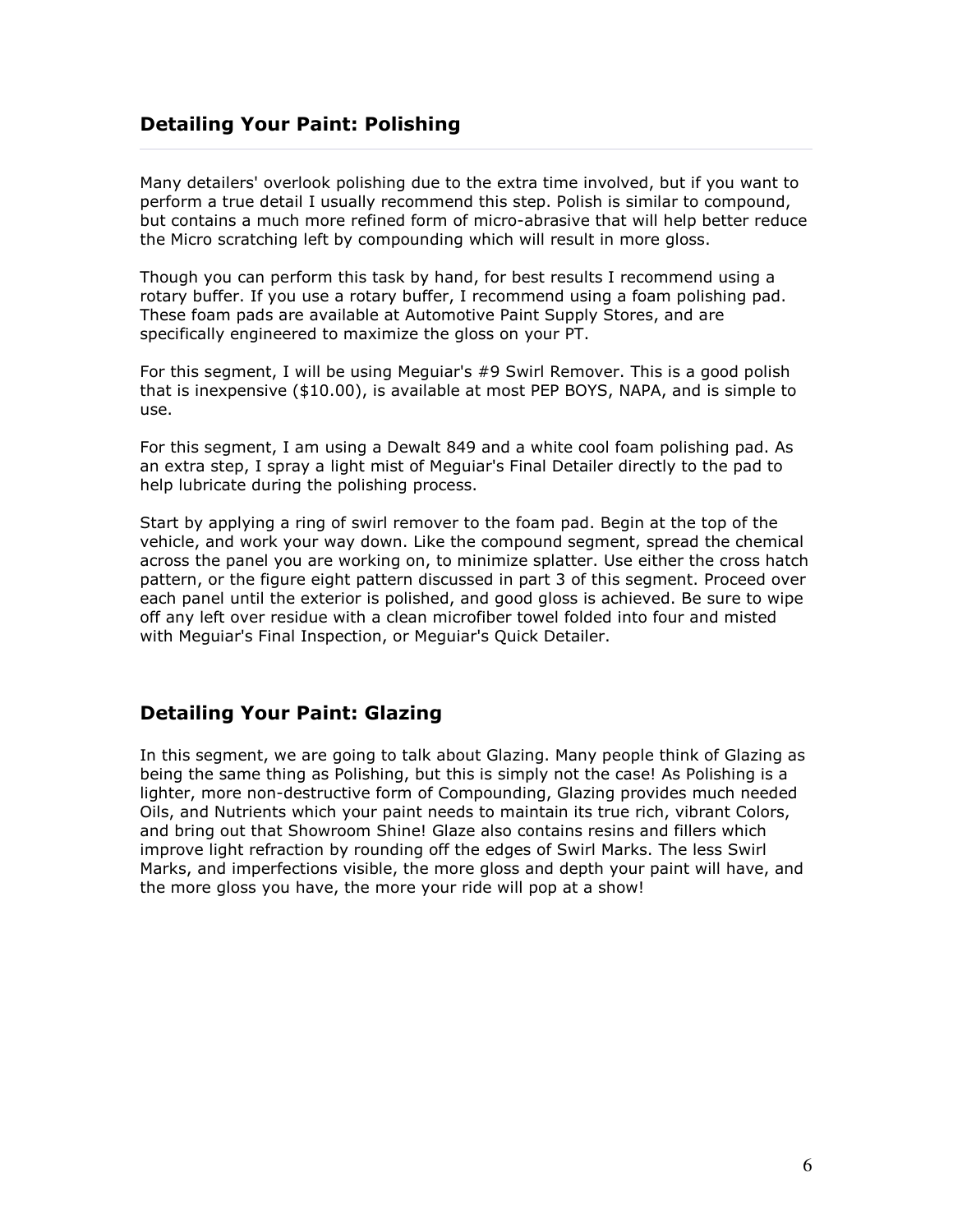

For this segment, I am going to use Meguiar's #7 Show Car Glaze. This is a good product that is inexpensive (\$10.00), Available at most PEP BOYS or NAPA, and is easy to use. Note: Though I am using my rotary buffer, this product can be applied by an orbital buffer, or by hand.

For maximum gloss, I am going to continue using my Dewalt 849 rotary buffer and a Black "Cool Foam" Glazing/Finessing pad. Just like in parts 3, and 4 of this segment, I am going to start with the roof of my Cruiser and work my way down. I start by misting the pad with Meguiar's Final Inspection to help lubricate, and follow by applying a ring of glaze to the pad. I then spread the glaze around on the roof to minimize splatter. As previously mentioned, you can use a cross hatch pattern, or a figure eight pattern to apply. Wipe remaining residue with a clean microfiber towel folded into quarters and misted with Meguiar's Final Inspection.

Always work in the shade, on small sections at a time, and on cool paint. Continue until the exterior has been glazed. Now your paint is nearing perfection and is ready for the final steps. In our next segment, we will get to protecting all the hard work that you have done this far.

# Detailing Your Paint: Waxing

We are almost done with the outside of our Project! Now that our paint has been perfected, it is time to add some good protection against the elements, as well as harmful Ultraviolet Rays that can damage your paint surface if not properly cared for!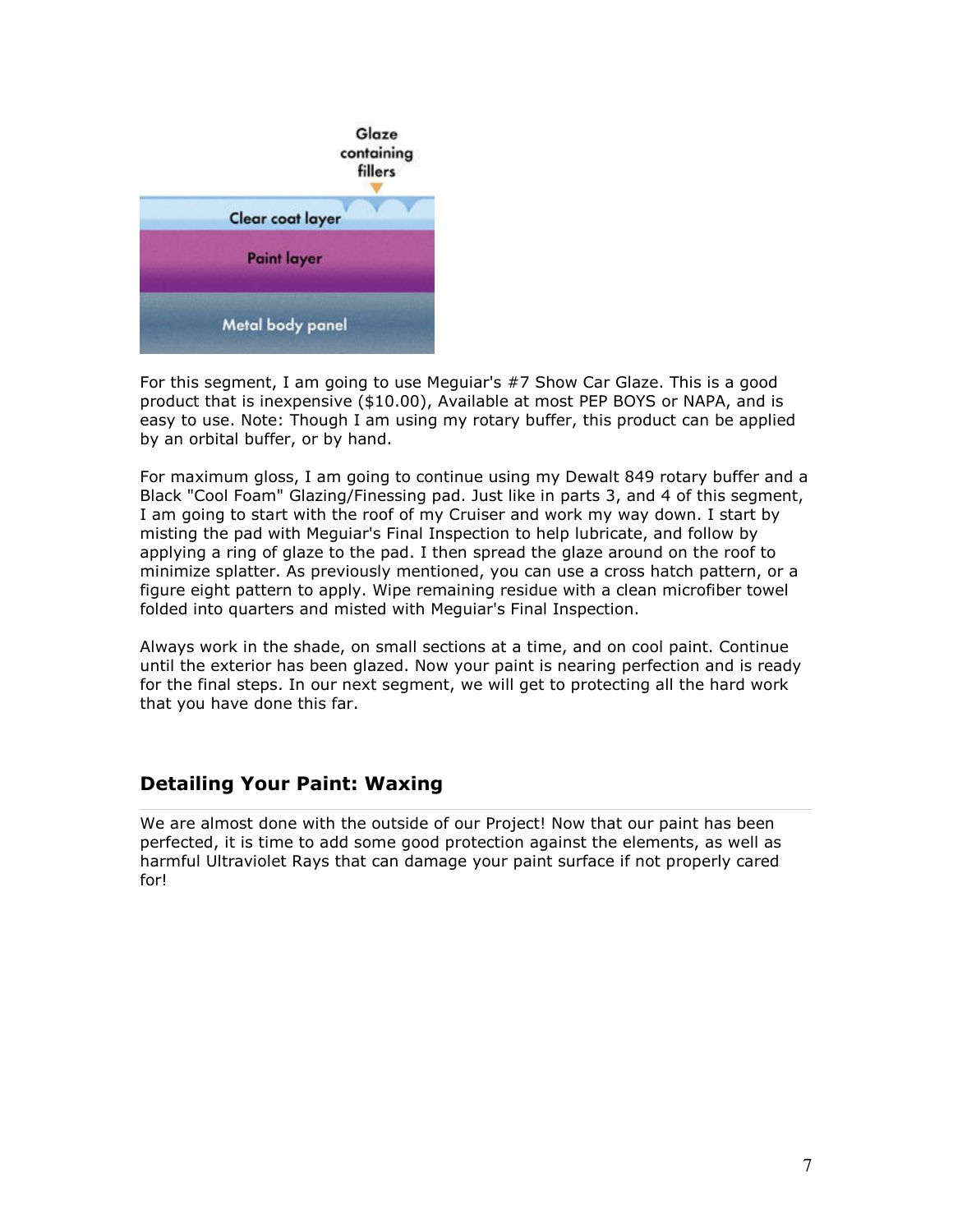

For this segment, I am going to use Meguiar's Gold Class Paste Wax. Though this wax is a little more difficult to apply, and remove, because it's a paste, it is stronger than liquid wax. This means longer protection, and better gloss. It is also inexpensive at approximately \$12.00, and is available at PEP BOYS, or NAPA.

For this segment, I will apply the wax using the foam applicator that is included with this product. I start on the roof, working in small sections, and work my way down. I apply wax to the foam applicator pad, and work in a side to side pattern. The reason for this is to help fill, and blend minute scratches, and achieve maximum gloss. Let the wax dry to a white haze, and wipe off residue with a clean microfiber towel folded into quarters, and misted with either Meguiar's Final Inspection, or Meguiar's Quick Detailer.

After you have waxed the exterior of your PT, it's a good idea to go back over your paint one more time, misting each panel with either Meguiar's Final Inspection, or Meguiar's Quick Detailer, and wipe down with a clean microfiber towel.

#### QUICK TIP:

One added step I do just for show car prep is to apply a paint sealant over the wax. This will make darker colors like red, blue, or black, as well as metallic, pearl, and candy paints pop better, giving more vibrant color, and a more wet appearance. Paint sealant can also add several months of protection to your finish. If you choose to do this final step, I recommend Meguiar's #20 Polymer Sealant. This product is easy to apply, and remove, and is inexpensive for a polymer Sealant at (\$17.00) this type of product is more often carried in Automotive Paint Stores. The application process is the same as the wax. Apply sealant directly to a clean microfiber towel, and gently massage the chemical into the paint. Allow a few minutes for the chemical to bond, and react with the surface, and wipe with a separate clean microfiber towel to visual perfection.

Please note that I have used Meguiar's products to perform this detail for its cost effectiveness, and ease of use. Though these chemicals are less expensive than some other brands on the market, they will produce the results in the picture of my Cruiser. These Chemicals are readily available at most Automotive Chain Stores like PEP BOYS, or NAPA AUTO PARTS, as well as many large Retail Stores like WAL-MART nationwide.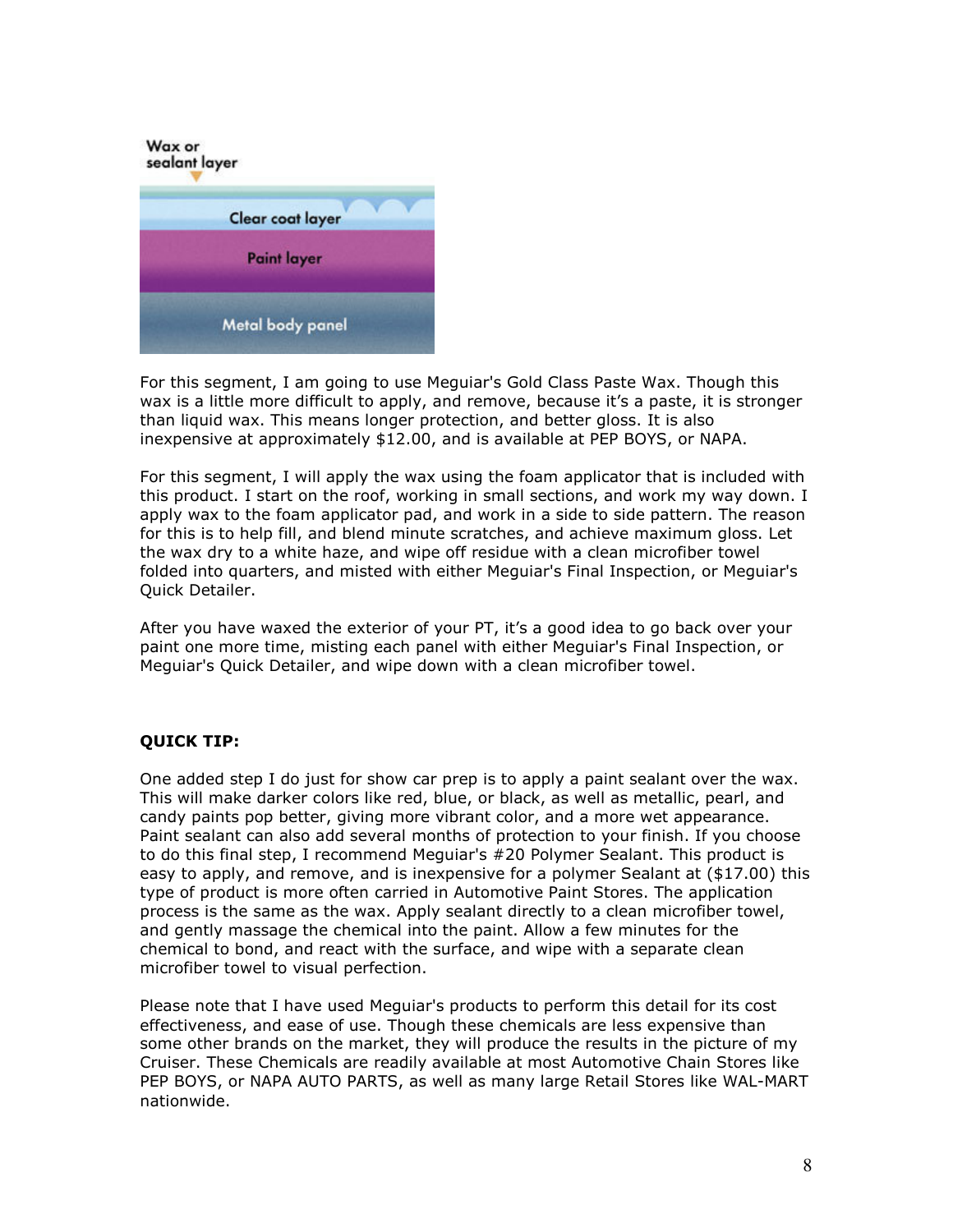#### INTERESTING FACTS:

When you are applying a coat of Wax, or Polish to your PT by hand, Do you use small circular motions, or straight back and forth motions to apply product, and which way is best?

If you're using a non-abrasive product with a high quality, clean, soft foam applicator pad, and you're working on a clean surface, then it shouldn't matter which direction you move the applicator pad over the finish because nothing you're using will be instilling any scratches or swirls into the finish.

The above being true, then some panels lend themselves better to straight line motions, while other panels lend themselves better to circular motions.

#### EXAMPLES:

#### Circular Motions

Most people find it's easier to apply products in circular motions to large panels like the hood of a car. The reason for this is because circular motions act to help you spread your product out over large areas for more even, and thorough coverage. Some people also feel that circular motions help you to better work products into the finish. One thing for sure, moving your applicator pad in a circular motion tends to feel natural, and appears to come natural to most people. (Hand a wax applicator to 10 people and ask them to apply some wax to the hood of a car and stand back and watch how they apply the wax).

#### Straight Line Motions

Without good technique, applying products using straight-line motions is more difficult on larger panels. Straight-line motions are just as easy to use as circular motions, (and sometimes easier), on small panels and panels or sections that are longer in one direction while narrow in the other direction. Some times the panel itself will determine which direction you will apply your product.

Common sense tells you, (as well as the actual application of a product), that it will be easier and more efficient to use straight-line motions versus circular motions to apply a polish or wax to this thin, narrow painted section, than it will be to use circular motions.

The key thing to remember is this,

If you're applying non-abrasive products, i.e. products that do not scratch or scour the finish, and you're applying them with a soft, clean applicator and using good technique, then you should not be instilling any scratches or swirls no matter what direction you're moving your hand.

Did you know that the outside Temperature, and Humidity has a big effect on how Detailing Chemical can react to the surface of your PT? The best surface temperature range for applying cleaners, polishes, and protectants is approximately 60 degrees to 80 degrees Fahrenheit. More importantly, the surface does not feel warm or hot to the touch.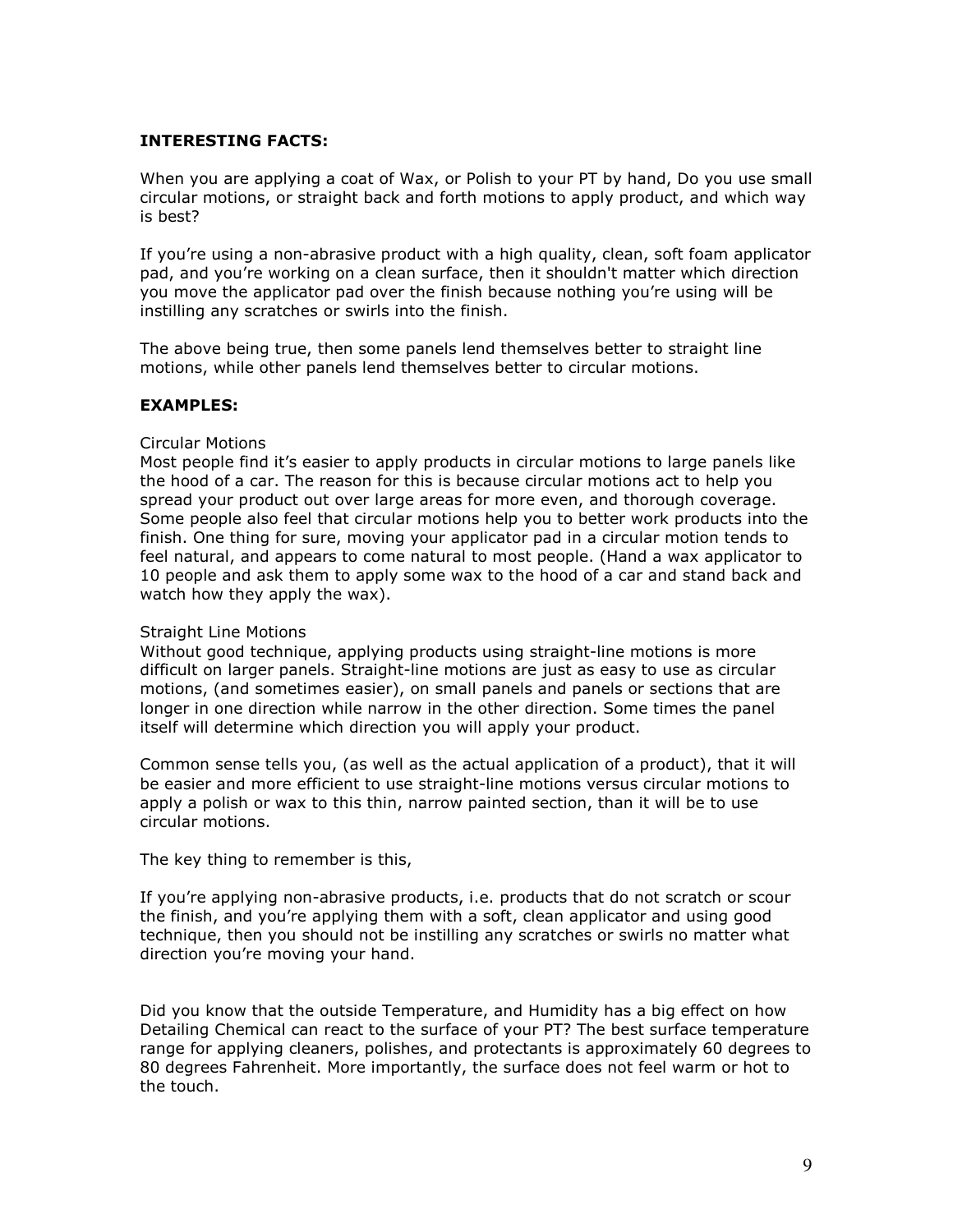Basically, when you're working within this temperature range, it's not too cold, and it's not too warm to realize exceptional results from just about any Meguiar's product.

Meguiar's products will work easily within a much broader temperature range, such as 50 degrees to 90 degrees Fahrenheit, but guaranteed best results will be achieved in the 60 degrees to 80 degrees range.

#### Ambient Temperature (Outside temperature)

Ambient temperature is the room temperature or the temperature of the surrounding environment. It's easily possible to have between 10 to 50 degrees difference in ambient temperature compared to surface temperature. This can make the difference between a product that's easy to work with, or hard to work with. Keep in mind, the hotter the ambient temperature, the quicker products will dry.

#### Humidity (Moisture in the air)

Simply put, humidity is moisture in the air. Technically there is Relative Humidity and Absolute Humidity, it relates to:

- \* Applying
- \* Working with
- \* Curing, drying, hazing
- \* Wipe-off or removal of car care products.

The simple explanation of moisture in the air, or more specifically, the amount of moisture in the air, is the major factor which will affect how easily or potentially difficult a product will be to work with, or a procedure will be to perform.

Low humidity, in warm to hot temperatures, will act to cause liquids to evaporate and dry more quickly. This can make a product difficult to work with or decrease the amount of time the product remains easily workable on the surface.

High humidity in cold temperatures can make products hard to work because it can dramatically increase the amount of time necessary for the product to cure, dry or haze (depending on which product you're using).

Low humidity in low temperatures tends not to be a factor in working with, cure times, and when applying and in the removal of cleaners, polishes, and protectants (Low temperatures are a factor, but not low humidity in low temperatures).

High humidity in high temperatures tends not to be a factor in working with, cure times, and when applying and in the removal of cleaners, polishes, and protectants (High temperatures are a factor, but not high humidity in high temperatures)

Extreme temperatures, both cold and hot will make any product more difficult to work with.

#### Direct sunlight

Direct sunlight will dramatically increase the surface temperature compared to ambient temperatures and make cleaners, polishes and protectants extremely more difficult to apply, work and remove.

Air current/wind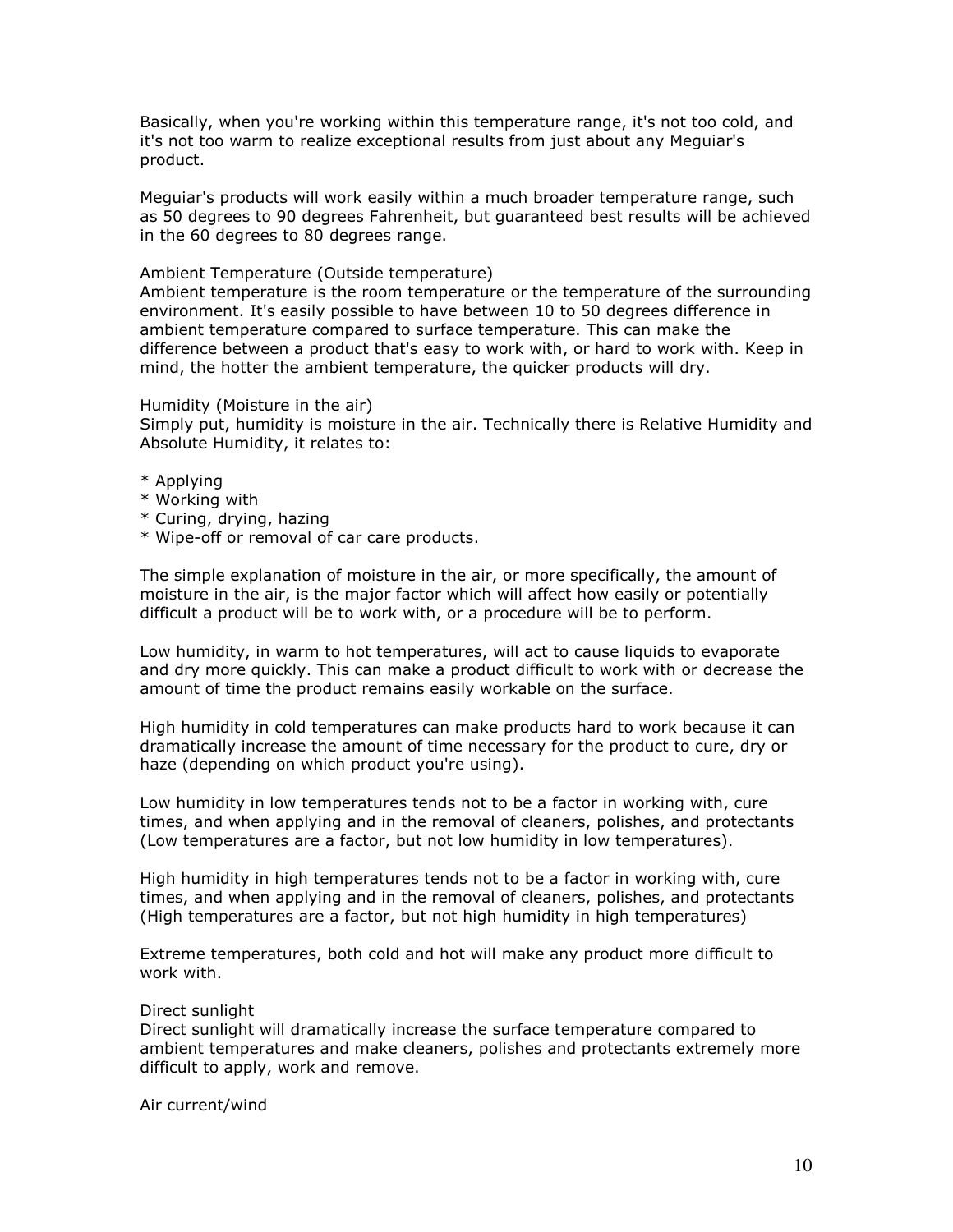Air current/air flow, or windy conditions will act to increase the evaporation speed and potentially making some products more difficult to apply, work, or remove. In some cases this can be a bonus, helping a wax to cure/dry more quickly.

#### Summary

The best conditions for using cleaners, polishes and protectants on automotive paints would be in a cool place, out of direct sunlight, in a surface temperature range between 60 degrees and 80 degrees Fahrenheit, with comfortable to low humidity, with a light breeze to create the perfect conditions for detailing your car's finish.

Common sense and a good rule-of-thumb is to avoid applying any product if the surface is too warm to touch with the palm of your hand comfortably.

50 degrees Fahrenheit =  $10.0$  degrees Celsius 90 degrees Fahrenheit = 32.2 degrees Celsius

## Re: Detailing Your Paint: Waxing

#### MORE INTERESTING FACTS:

#### Why should you Wax Your PT?

Predating the automobile, it was European coach builders that first applied coatings of animal fats and wax to protect the custom paintwork on their horse drawn carriages. This tradition has endured over 100 years and is still the best way to protect the paintwork on modern-day coaches. Today, the multi-layered finish on your car, from the primer through the top (clear) coat, is only .006 to .008 of an inch thick. Regardless of how fine the finish is now, it will deteriorate and dull. Radiant and ultraviolet energy, acid rain, salt, atmospheric pollution, insect fluids, and bird droppings wage a constant war on your car's finish. Waxing provides an easily renewable, transparent barrier between the finish and a hostile environment.

Waxing also makes your car, new or old, look better. Quality waxes now combine enriching oils that "wet" the surface with Brazilian Carnauba Wax and/or modern polymers for a high gloss shine. This brings us to the subject of selecting a wax. Waxes can be made from a natural wax, usually Brazilian Carnauba, or synthetically made with polymers and acrylic resins. In choosing a wax, here are some points to consider:

#### Carnauba Waxes

Carnauba comes from the fronds of the "Tree of Life" (Copernica Cerifera) native to northern Brazil. It is nature's hardest, purest, and most transparent wax. Carnauba car waxes tend to produce a deeper, darker, richer shine that is often described as "three-dimensional".

Many enthusiasts and show-car owners prefer the shine of carnauba waxes, especially on black, red, and dark color cars. Carnauba waxes bead water nicely, absorb the acid content in rain and hide minor swirls in the paint.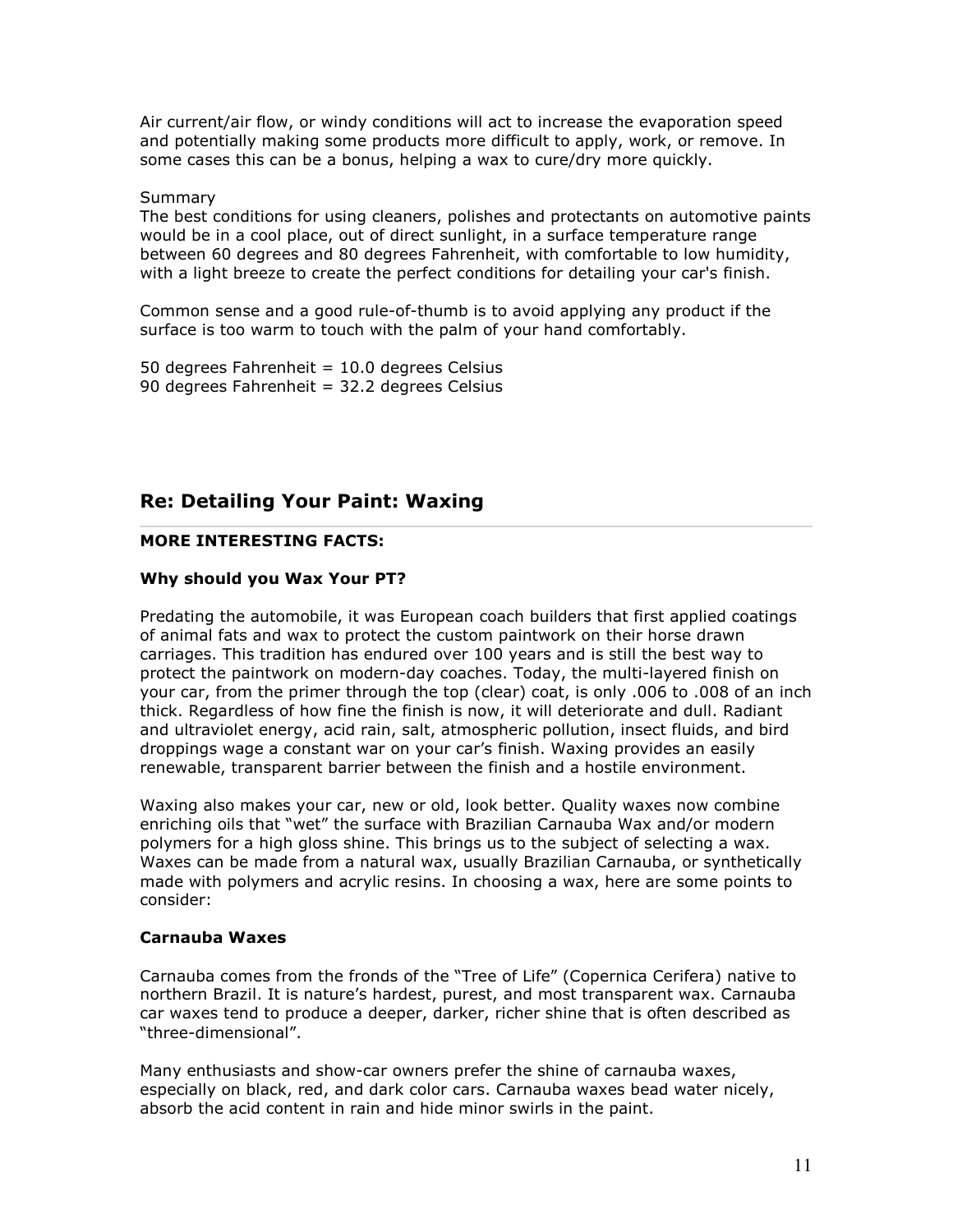On the minus side, carnauba waxes are not as durable as synthetic waxes. Depending on your climate, they typically last 90 days. (Paste carnauba waxes will outlast liquid carnauba waxes due to their higher wax content.) Some carnauba waxes are a little harder to apply and buff off. And, carnauba waxes can be temperamental, sometimes "streaking" under certain temperature conditions.

#### Synthetic Waxes

Made from modern polymers and acrylic resins, synthetic waxes offer maximum durability and ease of application. Synthetic waxes can last six to nine months or longer and typically wipe on and buff off with very little effort. These waxes, sometimes called sealants, create a very bright shine and are resistant to clouding and streaking.

On the down side, many enthusiasts feel synthetic waxes lack depth and richness. Black cars can look a sterile silvery-white in direct sunlight. And, the mirror-like polymers can collect in minor swirls and actually highlight paint flaws.

#### One-Step Cleaner/Waxes

Many brands of carnauba and synthetic waxes can be purchased with or without cleaning agents. If you are using a polish before you wax, select a "pure" wax without cleaners. These formulas should produce a higher gloss and last longer. If you cannot devote the extra time for separate polishing, select a one-step cleaner/wax. One-step waxes can do an excellent job of maintaining newer finishes but cannot restore older cars with dull, oxidized, or neglected paint.

#### How long will wax last?

Many enthusiasts prefer the shine from Carnauba waxes. It is a deeper, richer shine and tends to mask and hide minor swirls in the paint. While Carnauba has the highest melting point of all natural waxes it does start to melt at 180 degrees F. A dark color vehicle parked in the sun on a summer day can have a sustained paint temperature exceeding 200 degrees f!

A good rule of thumb is to expect 50% of your Carnauba wax layer to be gone after 30 days, 75% after 60 days and 95% gone after 90 days. If you use a carnauba wax, you should plan on waxing your car four (4) times a year. You can extend the waxes life expectancy by parking indoors, using a car cover and by using spray-andwipe detail sprays like Meguiar's Quick Detailer.

Synthetic waxes contain man made polymers with melting points in the thousands of degrees F. These coatings can last 6 to 9 months or longer. Some of these products bead water while others "plate" the surface causing water to sheet off. This lack of a visual cue (beading water) often makes it difficult to determine when to re-apply synthetic products. a good rule is to wax your car once in the spring and again late fall. This should give your car good protection all year long.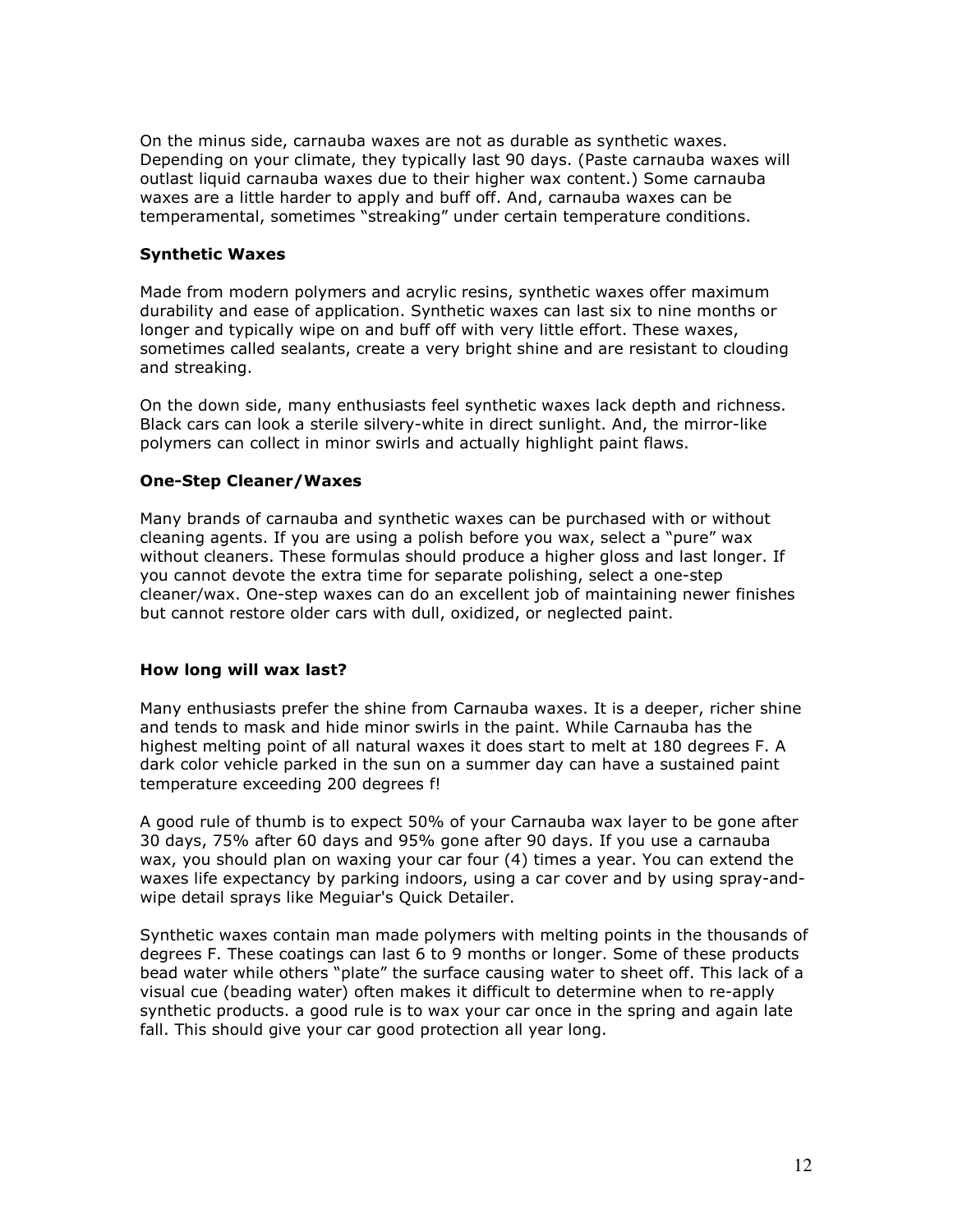# Detailing Your PT: Convertible Top Cleaning

In this segment, we will be discussing how to properly clean and care for Convertible Tops.

The PT soft tops are made of polyacrylic/polyester canvas. This type of material will stain over time, and can become deteriorated at an accelerated rate if it is not cared for. Before we begin, here are a couple of things to remember. Do not use harsh all purpose cleaner to clean your top. It can stain the material, and like leather, can also pull some of the color off of the material. Do not use powder chemicals like A-Jax to clean your top. This will act like sand paper, and can destroy the top in no time at all! With this said, lets do some cleaning!

I recommend you clean your top at least once a month, or more if it is dusty. Do not use "car wash soap" to clean your top. The oils, and gloss enhancing minerals will make your top a virtual dust magnet. . I recommend using Wolfstien's Raggtop Cleaner. It is the only cleaner endorsed by the Haart's Corporation that supplies the tops to Daimler Chrysler. Fill a bucket with water, and approximately 2 ounces of soap. Do not use a cloth or chenille wash mitt as they will leave lint. Instead, if your top has a lot of bird droppings, or other related staining, use a soft bristle brush to agitate the surface. A good rule of thumb is if you can rub the brush across the back of your hand without scratching the skin, then it is safe to use on your top. After washing, follow up with a thorough rinse with clean cool water. To dry, use a clean microfiber towel, or synthetic chamois. Rather than wiping the water off, blot the water up with the rag or chamois. Do not use terry cloth or a diaper as they will leave lint.

Sooner, or later you will run across a stain that won't come out. Weather it is bird droppings, or tree sap, or some other related type of contaminant, the first natural thing to do is to scrub it till it comes out. This will only spread the material around, and will create an even bigger mess. Instead, keep a spray bottle with some of the Raggtop Cleaner used full strength.. Spray the spot, and let it sit for 3 to 5 minutes. Do not let it dry, as it will leave a stain. Follow by a thorough rinse with clean cool water, and then proceed to wash the entire top as outlined above.

Now that your top is clean, lets move on to protection. I am also going to recommend using Wolfstein's Raggtop Protectant for this process. It is not expensive, and is the only protectant endorsed by Haart's Corporation. This material is a spray, like Scotchguard, and it will leave a messy film on your paint, that is difficult to clean up, so I recommend taking a few minutes to mask off your paint and windows prior to using this product. Simply use cheap masking tape, and some old newspaper. Mask around the bottom of your paint as to not get overspray on the paint. Then lift the front of the top slightly and place newspaper between the top, and the windshield. Repeat with the side windows to finish the masking process.

Shake up the can of protectant for approximately 30 - 60 seconds before use. Start in the middle of the top on one side, holding the can between 7" - 9" from the surface, work toward the body line in smooth back, and forth sprays, releasing your finger at the end of each pass. Proceed until the top is completely covered. I recommend you follow up with a second coat of protection and a third coat on the surface around all seams. Allow the protectant to set up for approximately 30 minutes, and you are good to go.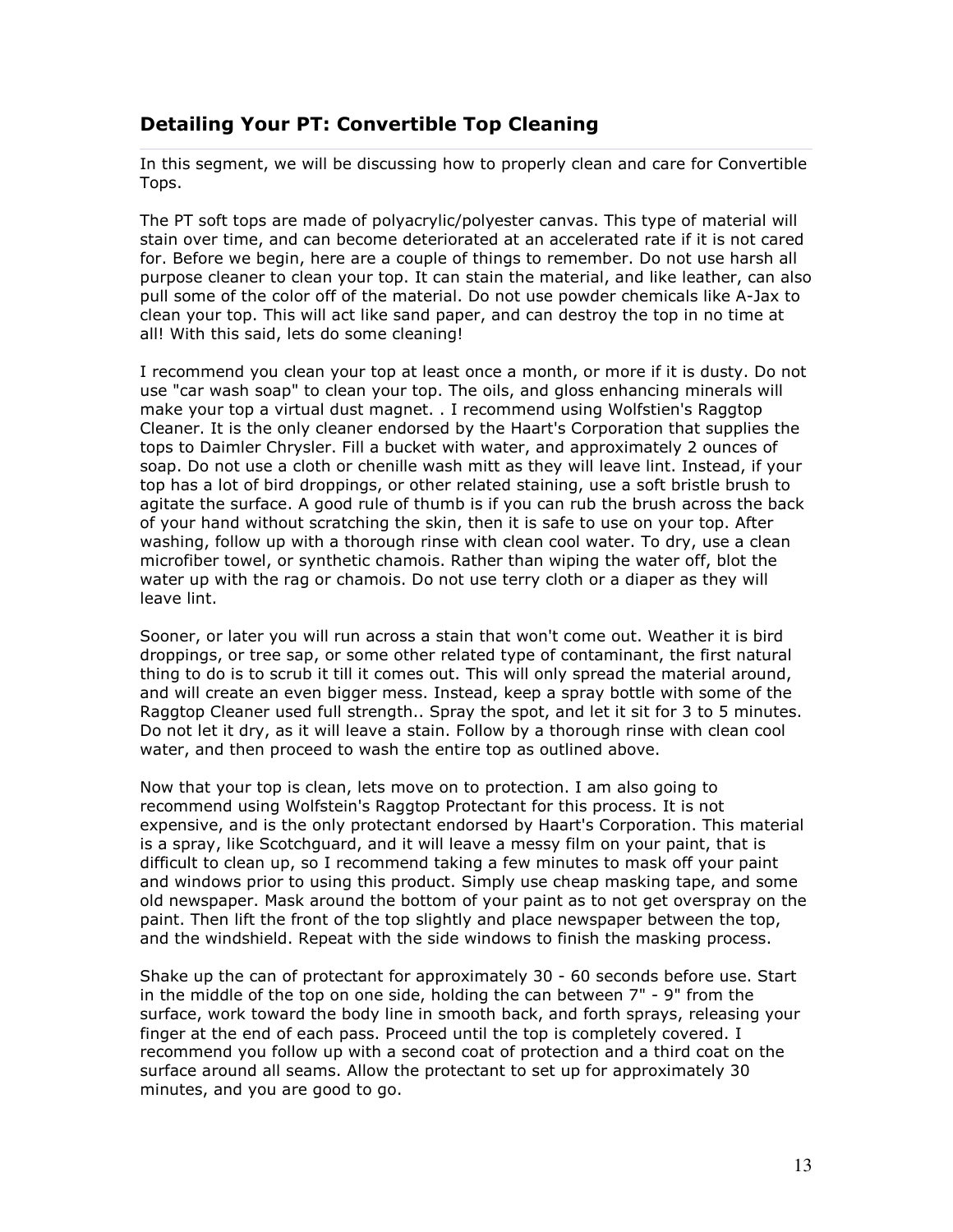Remove the masking material, and check for overspray on your paint, and windows. If any overspray present, a little wax on a clean microfiber towel should remove it easily.

# Detailing Your PT: Finishing Details

In this segment, we are going to do some final touch ups, and discuss some great tricks to finish off our Detail!

#### WHEELS & TIRES:

No matter what kind of wheels you have, it is a good idea to polish them every now and then to keep them looking their best and make them easier to clean! Meguiar's, and Mothers both make a good Mag Wheel Polish, or for even better results, if you live near a Truck Stop, most carry a product called Jeweler's Rouge, which is a white liquid product that is used to make aluminum truck wheels shine like chrome! If you can get some of that product, I highly recommend it as it does a great job! Application is very simple! Just take a clean white terry cloth or Microfiber rag, apply a little polish, and then rub it onto the surface of your wheel. Keep rubbing until your rag starts to turn black, and then wipe the excess product off! To save time, you can also use the Mothers Power Ball which attaches to an electric or 12 Volt Drill!

Now it is time to dress your wheel wells, and tires. I usually start at the wheel wells, and work my way down! Simply take an old rag, and a bottle of APC (All Purpose Cleaner), mist the inside of the wheel well, and wipe it down good. Next take a good one coat paint brush, and apply a little Tire Dressing directly to the brush, and apply it to the plastic wheel well. I like to use Meguiar's Endurance Tire Gel, but any good tire dressing will do! Next I apply dressing to the side of the tire walls using the same brush, and method as the wheel wells.

### QUICK TIPS:

To avoid getting Tire Dressing on your freshly polished Wheels, Try this. Cut a piece of cardboard the same size diameter as your rim. Trim off just enough to fit inside the lip of your rim but cover your wheel. Cut out a hole in the center for a handle, and cover it in duct tape. Now you have an instant wheel cover, and you will never get your freshly polished wheels messed up with tire dressing ever again!

If you have a Billet Grille on your PT, you can save a lot of time, and effort when polishing it by stopping by your local carpeting store, and picking up a small scrap of deep pile carpeting.. Simply apply a dab of Jewelers Rouge directly to the carpeting, and let the pile of the carpet get polish into every small nook and cranny that would otherwise take a very long time! After you have polished your grille, simply wipe off any excess product with a clean Microfiber Rag, and check out your freshly polished Grille!

If you ever find yourself in a situation where you have gotten dried wax on black plastic, and you cannot get it to come off, grab a clean Terry Cloth Rag, and a dab or either Peanut Butter, or Peanut Oil. The Peanut oil content has a chemical reaction which will dissolve the wax residue, which will correct the problem both quickly, and easily! This method also works excellent on Aluminum Diamond Plate, which can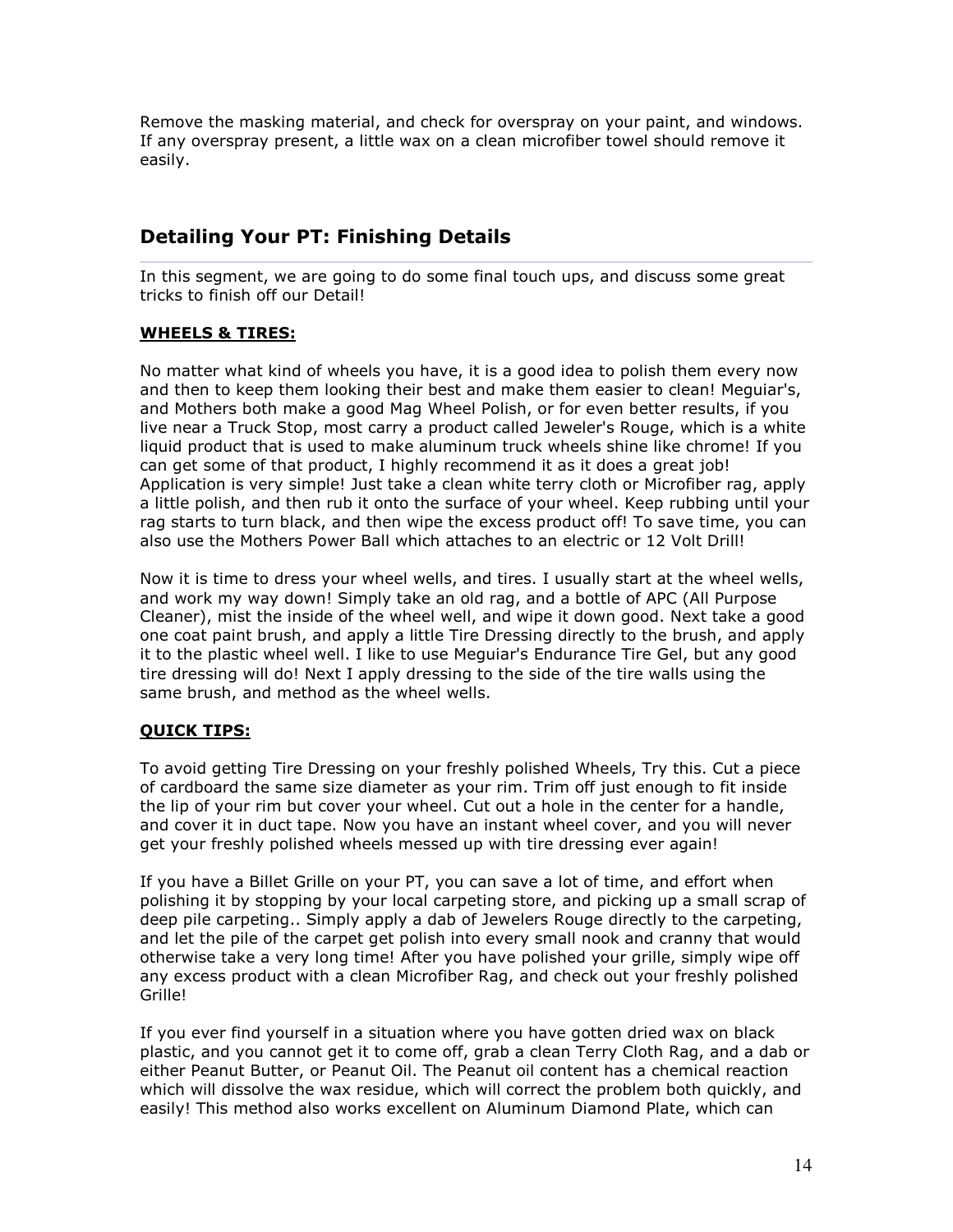easily tear up, and/or rip rags to pieces!

#### FINAL DETAILING:

Once the wheels are polished, and dressed, I take a clean rag, and finish polishing all the rest of the Chrome using the same Mag Polish, or Jeweler's Rouge to give everything a good luster, and overall better, more finished look! After that is all done, I then wipe the car down with another clean Microfiber rag folded into four and a bottle of Quick Detailer. Look really closely for wax residue in all of the small cracks, around windows, and moldings. These areas can be cleaned using the tip of a toothpick, or a small sprits of Quick Detailer, and a Q-Tip! The more attention to the small details will pay off with the end result!

Next is the glass. First off, spray your glass cleaner onto the window. Instead of wiping it off right away, give it a couple of minutes to react on the surface. Agitate the glass cleaner with 000 or 0000 grade steel wool prior to wiping off. Now, when you are ready to wipe the glass down, you want to wipe the interior windows in an up and down motion. Next wipe the outside down using a side to side motion. The reason for this is, if you see streaks, you will know where they are.

#### FINAL WIPING TECHNIQUES

One mention about your final wiping technique, (Not initial removal of product, but after the most of a product has been removed and now you're just giving the finish a final wipe).

Often times we'll witness people wiping the wax off their car, or giving their cars paint a final wipe using fast, spastic wiping motions. Instead, try this, take your wiping cloth, whether microfiber or cotton, be sure it is large enough to fold it 4 ways to give you plenty of cushion to distribute your hand/finger pressure more evenly over the surface of the side of the cloth in contact with the paint, and then wipe the finish slooooowly, not quickly like you're trying to put a fire out.

Wipe the finish slowly. Give the substance on the surface enough time to transfer to the fibers of the wiping cloth. Think about it... if you move your wiping cloth quickly over the surface, you're only allowing nano-seconds for any small amount of wax/polymer residue to transfer from the paint to the cloth.

If you slow down the rate of travel of the cloth over the finish, you improve the chance for whatever it is you're trying to remove to successfully transfer to the fibers of your wiping cloth.

If you follow all of the above, always using clean, dedicated applicator pads to apply your products, then removing them using clean wiping cloths, your finish should look clear, glossy and rich in color.

Now, your final step on Detailing the outside of your PT is to stand back, and admire all your hard work! The outside of your ride is now detailed to perfection, and you did it all on your own!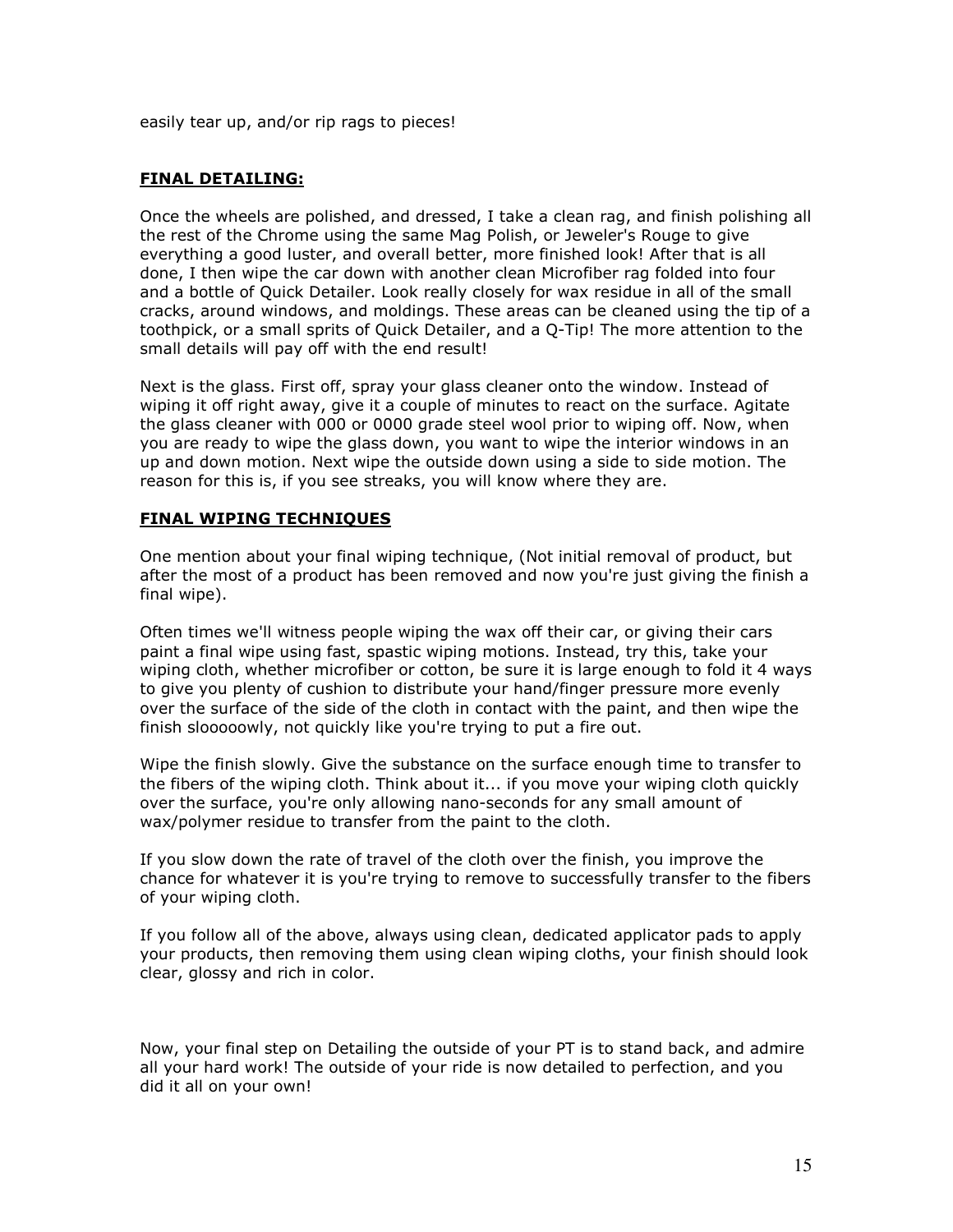# Detailing Your Interior: Carpeting

In this segment, we are going to discuss how to begin the process of Detailing you Interior.

First we need to open all of the doors, and trunk, slide both front seats all the way forward, and remove all belongings, as well as the floor mats. Next, we are going to start by vacuuming the interior! I always use a Soft Bristle Brush while I am vacuuming which helps out when trying to loosen soil embedded into the carpeting, and then use a crevice tool (Long Narrow Vacuum Tool) to reach into those really hard-to-clean areas. Visually, it only takes a few of those overlooked areas to make an otherwise clean car feel dirty, so just a little extra time spent making sure you have gotten everything will pay off big time in the overall finished result! Once you have vacuumed under the back of the front seats, be sure to slide the seats all the way back so that you can then finish up front.

After you have thoroughly vacuumed the Carpeting, visually inspect the Carpeting for light stains. Most light stains can be easily removed with a general APC (All Purpose Cleaner), and a Soft Bristle Brush. Simple Green or a good Citric Cleaner will do fine! Simply spray the area, agitate the area will with your Brush, and then either pat dry with a clean Microfiber Rag, or vacuum up any left over residue. This method should work on most types of light stains on Carpeting, and Cloth Upholstery except cloth headliners which are made from a much more delicate material.

It is always a good idea to first try a test area in a non conspicuous area whenever you try new chemicals on your interior to assure that you do not potentially cause damage to your interior!

#### QUICK TIP:

Since Floor Mats (Including Carpeted ones) do not have insulation under them, you can wash them out with a bristle brush, a bucket of soap, and water, and a garden hose! Simply lay them out in your driveway, fill your bucket up with some water, and dish washing liquid, or car wash soap, and give them a good scrub down! Next hose them down to get all the soap, and dirt out, and if you have a Wet/Dry Shop Vacuum, simply suck the water right out of the mats, and you are good to go!

#### WARNING

Do not try washing your carpets in your PT using the above method! In doing so, you may generate Mold in the Insulation which would result in irreversible damage, so Please, just don't do it!

# Detailing Your Interior: Plastic and Vinyl Trim

In this Segment, we will be discussing how to clean, and dress Plastic, and Vinyl Trim in your PT.

Vinyl is subject to deterioration from thermal heat (baking grime into the surface),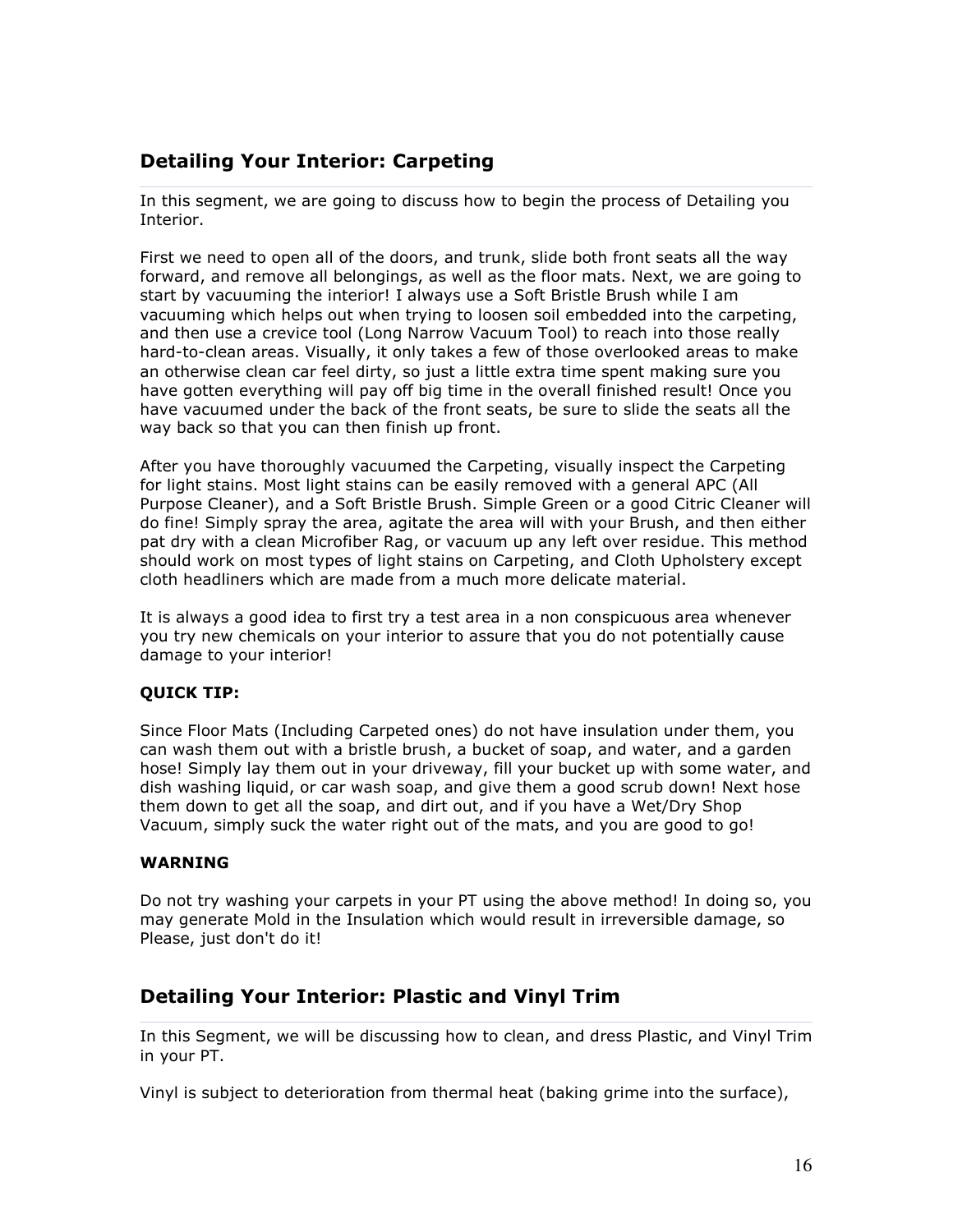UV radiation (causing fading and cracking), abrasion (sliding in and out of seats) and solvents found in some cleaners and dressings.

A microscopic view of automotive vinyl would show raw PVC (polyvinyl chloride) covered by a thin layer of plastic called the "topcoat". The topcoat is the part of the vinyl you see and can touch. To keep vinyl soft and flexible, manufacturers add agents known as plasticizers to the raw PVC. A major function of the topcoat is to hold in these plasticizers, which otherwise would evaporate as the sun heats them. This is why new cars develop a greasy "vinyl haze" on the inside windshield for the first three to six months.

Protecting the topcoat is the top priority in properly maintaining automotive vinyl. All vinyl manufacturers agree on and recommend the following:

#### CLEANING:

Never use household cleaners, powdered or other abrasives, steel wool, or industrial cleaners, dry cleaning fluids, strong petroleum distillates, bleach or detergents. Use a medium-soft brush, warm soapy water, (such as Ivory soap), wipe off with a mist of cool water and then dry with a clean Microfiber Rag. Stubborn stains should be cleaned with an alkaline (soap) based formula, not a solvent (acid) based formula.

#### DRESSING:

In order to dress your Plastic/Vinyl trim, simply take a clean Microfiber Rag folded into four, and spray a small amount of Interior Dressing directly to your rag, and gently apply it to your trim components. Allow the Dressing to remain on the trim you are treating for approximately five minutes, and then grab another clean Microfiber Rag, and wipe off the excess chemicals. Follow these steps on all of your plastic, and vinyl trim components, until you have completed your interior.

# Detailing Your Interior: Leather Seats

In this Segment, we are going to discuss the proper way to clean and care for Leather Seats. Conditioning your Leather Seats, replaces the natural tanning oils evaporating out of the hide. The smell of leather comes from these oils. If not replaced, leather will eventually dry out, become brittle and crack. Think of these tanning oils as microscopic, lubricating oils. If you look at leather under a microscope, the fibers look like a pile of rope that's all tangled up. Tanning oils coat these fibers allowing them to bend, move and slip across one another. These oils keep the leather soft and supple. Without lubrication, leather fibers will become stiff and brittle. When repeatedly flexed, stiff, dry fibers will simply break and the leather will develop cracks. Here is a basic plan to clean, and care for your Leather Seats!

#### TO PROPERLY CLEAN YOUR LEATHER:

\* Spray cleaner to a wet applicator pad and apply to one area at a time (i.e. a seat back).

\* Gently agitate the surface with a leather cleaning brush. This removes stubborn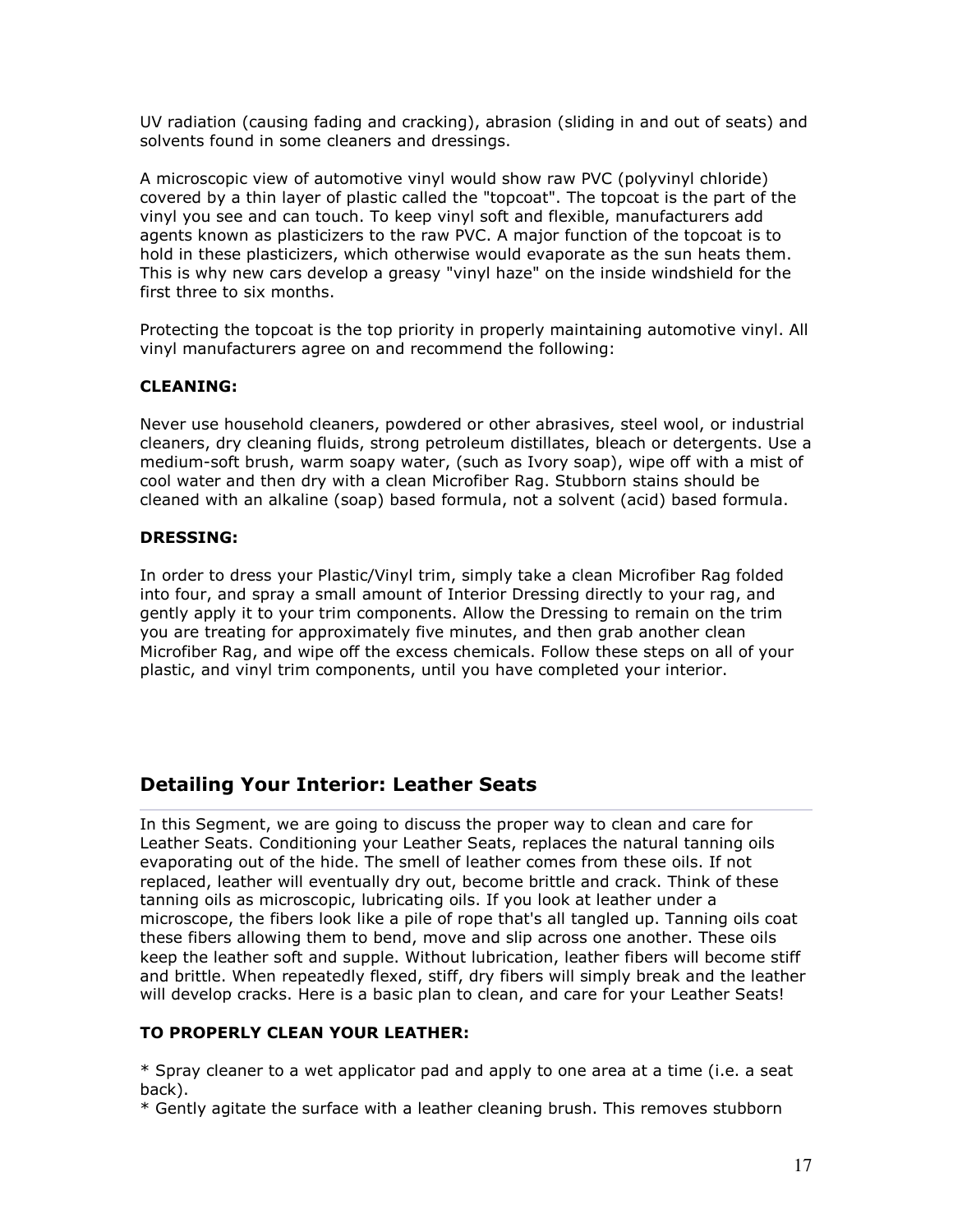grime and will not harm the leather.

- \* Use a clean, damp sponge to rinse the leather.
- \* Towel dry with a clean terry cloth towel.

In addition to regular cleaning, leather requires replacement of natural oils. (The smell of leather comes from oils evaporating out of the hide.) If these oils are not replaced, the leather will dry out, deteriorate and crack. Once every month or two, use a leather conditioner to restore these natural oils and keep the leather soft and supple. Leather conditioners with rich combinations of natural oils that have a high rate of UV Leather Conditioning agents which are especially beneficial on neglected, abused or aged leathers that have developed "character lines".

#### TO PROPERLY CARE FOR YOUR LEATHER:

Apply conditioner to a damp applicator pad and wipe all leather surfaces in the vehicle.

Allow 15 to 20 minutes for the oils to penetrate and give a final wipe down with a clean towel. Don't be alarmed if there is conditioner on the wipe towel. The leather will only absorb as much conditioner as it needs.

If you own a convertible with a leather interior, you should consider additional sunscreen protection. Leather conditioners typically do not offer any UV screening. The best solution is to alternate between a leather conditioner and a good Leather Cleaner which contains UV Protection in its Formulation. For example, one month I'll use a conditioner to keep the leather healthy and supple. The following month, I'll mist and wipe the leather with my Leather Cleaner to add UV protection.

Coated or "Corinthian" leather.

Some leather being used in domestic automobiles has a top veneer of vinyl. This should be considered a vinyl interior and treated with a vinyl dressing. Do not use a leather conditioner on vinyl topped leather. The conditioning oils can not penetrate the vinyl coating to reach the leather. If you're not sure if your car's leather is vinyl coated, check with your car dealer or the manufacturer.

### Detailing Your Interior: Finishing up

Now that we are basically done with our project, I just wanted to throw a couple of little tricks to give your ride a little more finished appearance!

QUICK TIPS:

A good trick I always use to keep the interior smelling fresh is to place a Fabric Softener Sheet under each seat. This will leave a nice, clean, fresh smell that will last for days!

Next, take your soft Bristle Brush, and give your carpeting a quick brushing using